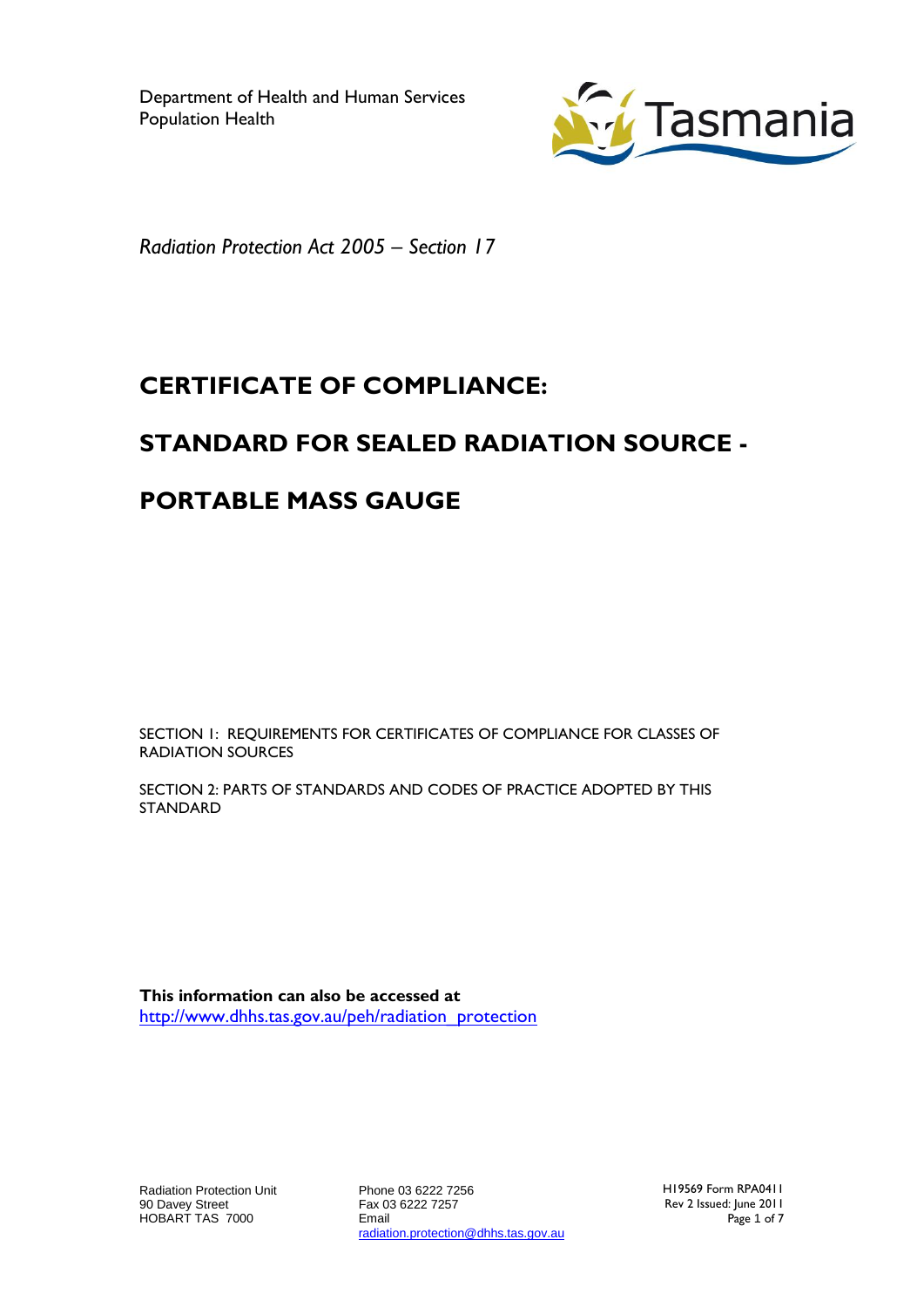### **Section 1 –** REQUIREMENTS FOR CERTIFICATES OF COMPLIANCE FOR CLASSES OF RADIATION SOURCES.

**This Standard is to be used when assessing Radiation Sources, classified by Radiation Protection Act 2005 licences as "Sealed Portable Mass Gauge", for the purpose of issuing a certificate of compliance.**

**In order for a certificate of compliance to be issued the Radiation Source must be shown to fully comply with the requirements in Section 2.**

**†Where an item was demonstrated to comply at the time of manufacture or supply, on going compliance for that item may be stated only if it is reasonable to assume there have been no changes, modifications, damage or unaaceptable wear and tear to that item since the time of manufacture. Such items will be denoted by "†" in Section 2**

**The requirements in Section 2 are taken from the following:**

| <b>RPS 13</b> | Code of Practice for Safe Use of Fixed Radiation Gauges (2007).             |
|---------------|-----------------------------------------------------------------------------|
| RPS 2         | Code of Practice - Safe transport of radioactive material (2001)            |
| RAR           | Regulatory Authority Requirements - Department of Health and Human Services |

Information from NDC Infrared Engineering (manufacturer of these types of gauges) and the Californian Department of Health, "Registry of Radioactive Sealed Sources and Devices – Safety Evaluation of Device April 29 1998" assisted in the preparation of this document.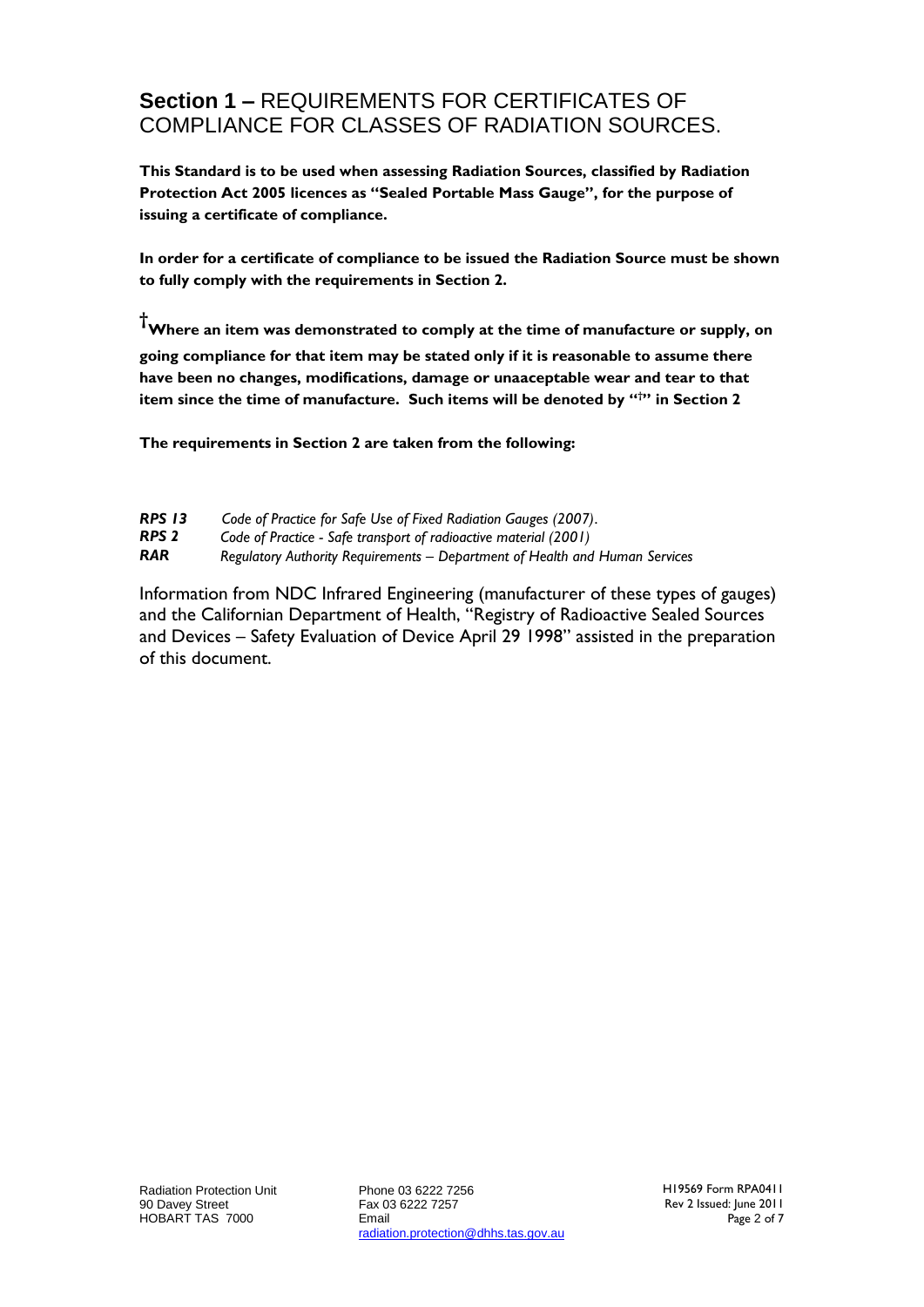#### **Section 2 –** PARTS OF STANDARDS AND CODES OF PRACTICE ADOPTED BY THIS STANDARD

| <b>ITEM</b>                | <b>Requirements</b>                                                                                                                                                                                                                                                                                                                                                                                                                                                                                                                                                                                                                                                                                                                                                                                                                                                                                                                                                                                                                                                                                                                                                                                              |
|----------------------------|------------------------------------------------------------------------------------------------------------------------------------------------------------------------------------------------------------------------------------------------------------------------------------------------------------------------------------------------------------------------------------------------------------------------------------------------------------------------------------------------------------------------------------------------------------------------------------------------------------------------------------------------------------------------------------------------------------------------------------------------------------------------------------------------------------------------------------------------------------------------------------------------------------------------------------------------------------------------------------------------------------------------------------------------------------------------------------------------------------------------------------------------------------------------------------------------------------------|
| <b>Radioactive Sources</b> |                                                                                                                                                                                                                                                                                                                                                                                                                                                                                                                                                                                                                                                                                                                                                                                                                                                                                                                                                                                                                                                                                                                                                                                                                  |
| Only appropriate sources   | Radioactive material used in a portable mass gauge must be<br>appropriate for the particular application, with regard to its<br>activity, half-life, energy and type of radiations emitted.<br>RPS 13 B1.1 (a)                                                                                                                                                                                                                                                                                                                                                                                                                                                                                                                                                                                                                                                                                                                                                                                                                                                                                                                                                                                                   |
| Toxicity <sup>T</sup>      | The radioactive source must not be a radioactive material of<br>high committed effective dose per unit of intake activity<br>(Sv Bq <sup>-1</sup> ), such as those listed below, unless:<br>(i) it is necessary for the production of neutron radiation for<br>the particular gauging use; or<br>(ii) a radioactive material of low committed effective dose per<br>unit of intake activity, that produces radiation of the required<br>type and energy for the particular gauging application, is<br>unavailable or is otherwise impracticable for use as the source.<br>Radioactive materials of high committed effective dose<br>per unit of intake:<br><sup>210</sup> Pb, <sup>210</sup> Po, <sup>226</sup> Ra, <sup>228</sup> Ra, <sup>227</sup> Ac, <sup>228</sup> Th, <sup>230</sup> Th, <sup>231</sup> Pa, <sup>232</sup> U, <sup>233</sup> U, <sup>234</sup> U,<br><sup>237</sup> Np, <sup>238</sup> Pu, <sup>239</sup> Pu, <sup>240</sup> Pu, <sup>241</sup> Pu, <sup>242</sup> Pu, <sup>241</sup> Am, <sup>243</sup> Am, <sup>242</sup> Cm,<br><sup>243</sup> Cm, <sup>244</sup> Cm, <sup>245</sup> Cm, <sup>246</sup> Cm, <sup>249</sup> Cf, <sup>250</sup> Cf, <sup>252</sup> Cf<br>RPS 13 B1.1 (b) |
| Chemical and physical form | The radioactive material must be in a chemical and physical<br>form that, throughout the projected useful life of the portable<br>mass gauge in which it is used, will minimise:<br>(i) corrosion and build up of internal pressure; and<br>(ii) dispersal and solubility of the radioactive material if the<br>source capsule is ruptured.<br>RPS 13 B 1.1 (c)                                                                                                                                                                                                                                                                                                                                                                                                                                                                                                                                                                                                                                                                                                                                                                                                                                                  |
| Minimum activity           | The radioactive material must not have an activity that is<br>greater than necessary to ensure that the portable mass gauge<br>operates effectively during its projected useful life and the<br>activity will depend on the:<br>(i) effective radiation path length between the source and<br>detector; and<br>(ii) detector sensitivity and the proposed conditions of its use,<br>where an allowance may be made for a 25% loss of detection<br>sensitivity during the lifetime of the portable mass gauge; and<br>(iii) shielding effects of intra-beam material; and<br>(iv) half-life of the radioactive material used.<br>RPS 13 B 1.1 (d)                                                                                                                                                                                                                                                                                                                                                                                                                                                                                                                                                                 |
| Collimator requirements    | Where a collimator insert or diaphragm is required to limit the<br>size of the useful beam, such a modification must:<br>(a) only be fitted by the manufacturer or authorised service<br>representative; and<br>(b) not interfere with the effective operation of the gauge; and<br>(c) not reduce the shielding properties or other safety features<br>of the containment.<br>RPS 13 C 1.3                                                                                                                                                                                                                                                                                                                                                                                                                                                                                                                                                                                                                                                                                                                                                                                                                      |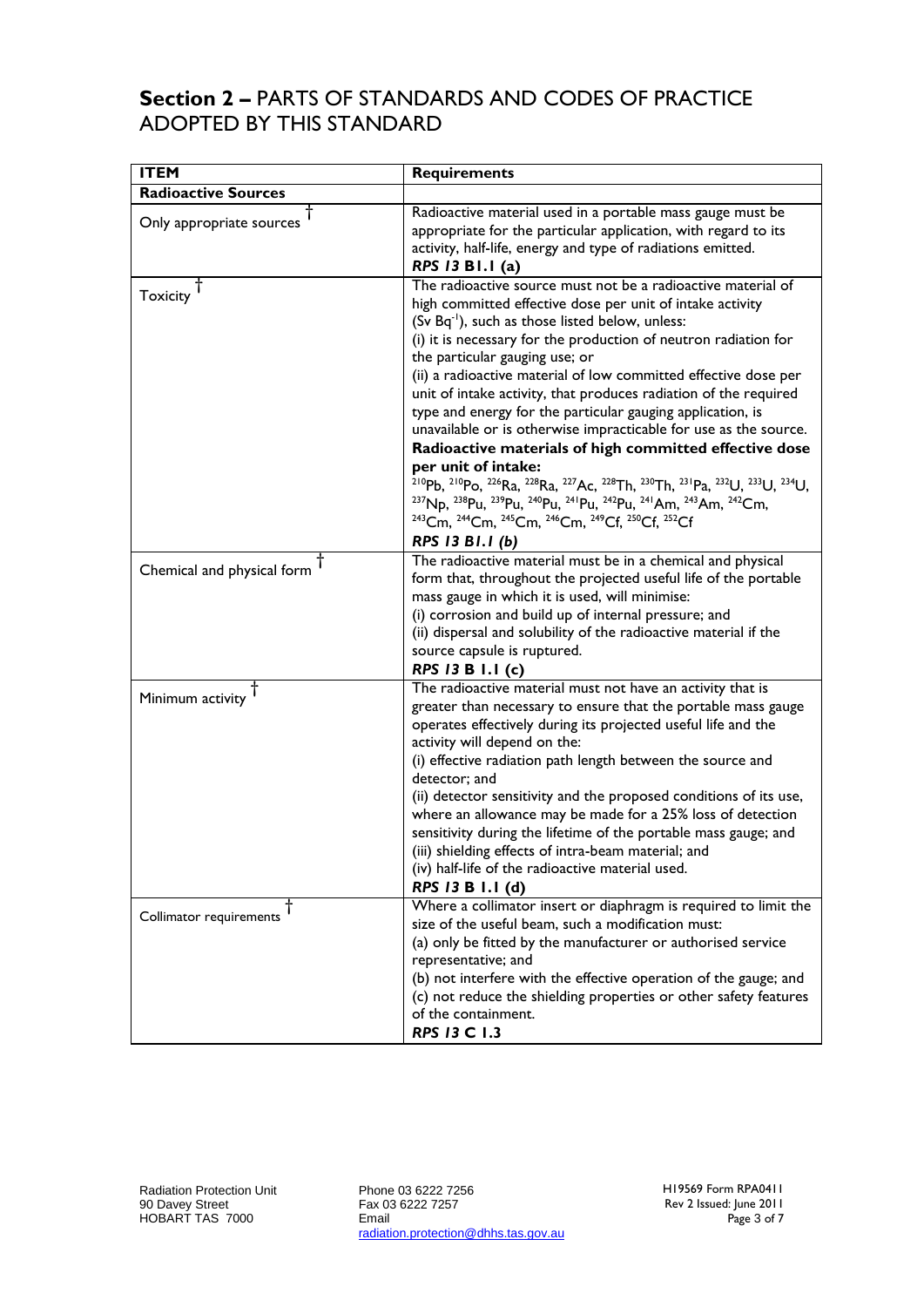|                                          | The gauge must be fitted with:                                                                    |
|------------------------------------------|---------------------------------------------------------------------------------------------------|
| Means for terminating exposure $\dagger$ | (a) a shutter; or                                                                                 |
|                                          | (b) a means of moving the source to a safe position; or                                           |
|                                          | (c) a means of de-energising the radiation source.                                                |
|                                          | <b>RPS 13 C 1.4</b>                                                                               |
| Indication of beam on/off                | The source container must be designed so that whenever the                                        |
|                                          | shutter or source control mechanism is in either the 'beam on'                                    |
|                                          | or 'beam off' position, the beam condition is clearly and                                         |
|                                          | unambiguously indicated.                                                                          |
|                                          |                                                                                                   |
|                                          | <b>RPS 13 C1.6</b>                                                                                |
| Protection and operation of beam on/off  | The beam condition indicator must be protected against                                            |
| indicator.                               | mechanical damage                                                                                 |
|                                          | and:                                                                                              |
|                                          | (a) where the indicator is mechanical, the 'beam on' and 'beam                                    |
|                                          | off markings must be of a type that cannot be readily obscured                                    |
|                                          | by dust, precipitation, corrosion or paint; or                                                    |
|                                          | (b) where the indicator is electrical, it must:                                                   |
|                                          | (i) include separate lamps or signals to indicate the<br>'beam on' and 'beam off' conditions; and |
|                                          | (ii) be designed to be fail safe in the event of a lamp                                           |
|                                          | failure.                                                                                          |
|                                          |                                                                                                   |
|                                          | <b>RPS 13 C1.7</b>                                                                                |
| Radioactive source encapsulation         | Each radioactive source used in a gauge must be:                                                  |
|                                          | (a) a sealed source of durable design and construction; and                                       |
|                                          | (b) readily identifiable by use of appropriate markings and                                       |
|                                          | documentation.<br><b>RPS 13 B 2.1</b>                                                             |
|                                          |                                                                                                   |
|                                          | The form and working life of each source used a gauge must be<br>suitable for:                    |
|                                          | (a) the particular application; and                                                               |
|                                          | (b) the useful life of the portable mass gauge; and                                               |
|                                          | (c) environmental conditions of its use.                                                          |
|                                          | <b>RPS 13 B2.2</b>                                                                                |
|                                          | The outermost capsule of a radioactive source that is used in a                                   |
|                                          | gauge (located inside a source container) must satisfy the                                        |
|                                          | American National Standard N 452.1977 (NBS Handbook 126)                                          |
|                                          | if the source pre dates 2000.                                                                     |
|                                          | <b>RPS 13 B 2.4</b>                                                                               |
|                                          | For radioactive sources post 2000 they must satisfy ISO                                           |
|                                          | (International Standard) 2919-1999(E); Note: A radioactive                                        |
|                                          | source that complies with the 'special form' design and test                                      |
|                                          | requirements of the IAEA (International Atomic Energy                                             |
|                                          | Agency) would satisfy the ISO test requirements.                                                  |
|                                          | <b>RAR</b>                                                                                        |
|                                          |                                                                                                   |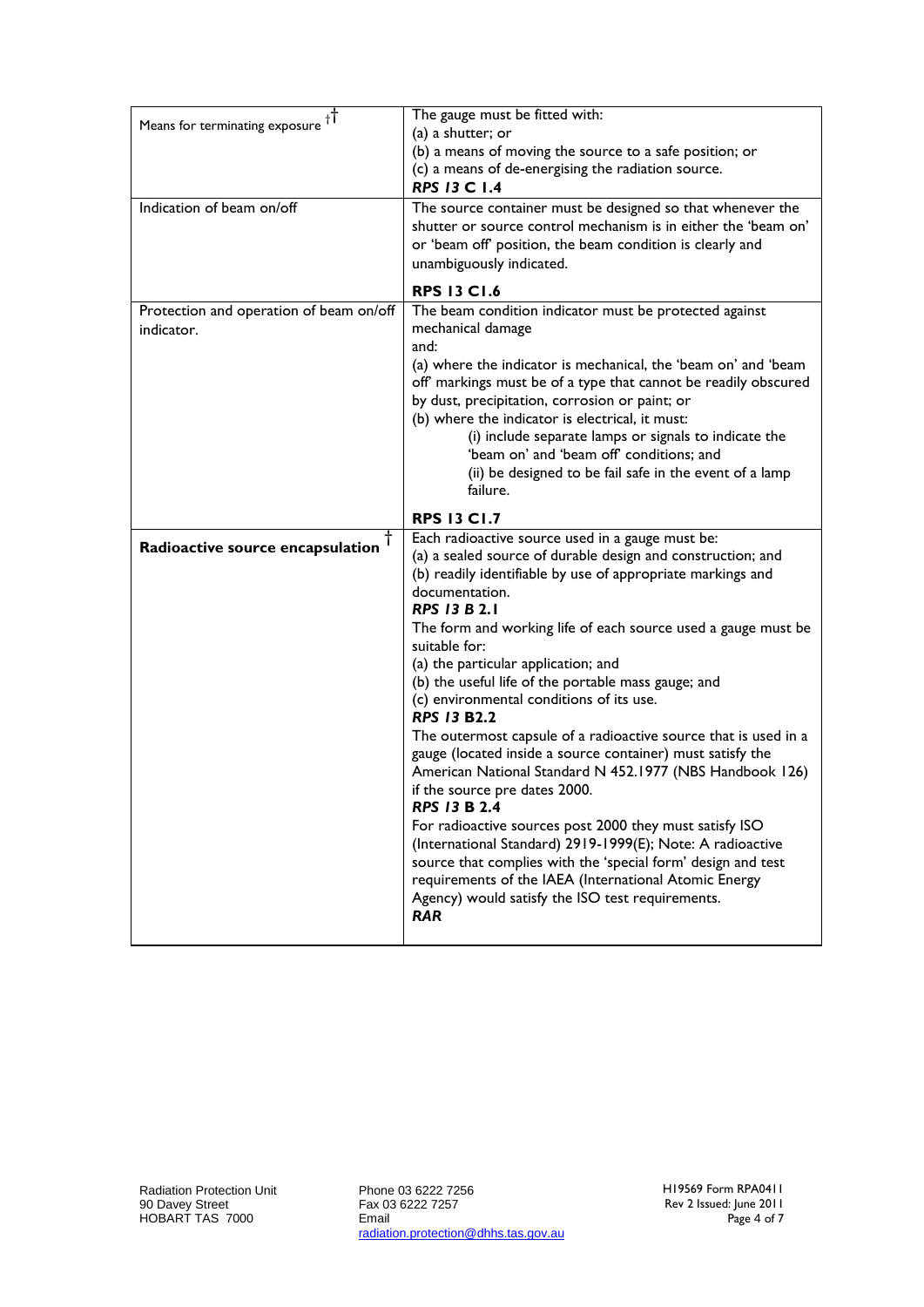| <b>Source Containers</b>                                                        |                                                                                                                                                                                                                                                                                                                                                                                                                     |
|---------------------------------------------------------------------------------|---------------------------------------------------------------------------------------------------------------------------------------------------------------------------------------------------------------------------------------------------------------------------------------------------------------------------------------------------------------------------------------------------------------------|
| Construction requirements for a                                                 |                                                                                                                                                                                                                                                                                                                                                                                                                     |
| source container                                                                |                                                                                                                                                                                                                                                                                                                                                                                                                     |
| Shielding with depleted uranium $†$                                             | Radiation source containment that incorporates depleted<br>uranium in its construction must be durably marked to:<br>(a) warn of the presence of depleted uranium; and<br>(b) indicate the quantity incorporated; and<br>(c) provide information on the relevant physical (i.e. may<br>spontaneously catch fire when finely divided) and radiological<br>safety requirements.<br><b>RPS 13 C1.1</b>                 |
| Useful beam aperture <sup>†</sup>                                               | The useful beam aperture in the shielded container for a<br>radioactive source or the tube housing for a tube insert must<br>be limited to a size no larger than necessary for the effective<br>operation of the portable mass gauge.<br><b>RPS 13 C1.2</b>                                                                                                                                                         |
| Collimator requirements <sup>†</sup>                                            | Where a collimator insert or diaphragm is required to limit the<br>size of the useful beam, such a modification must:<br>(a) only be fitted by the manufacturer or authorised service<br>representative; and<br>(b) not interfere with the effective operation of the portable<br>mass gauge; and<br>(c) not reduce the shielding properties or other safety features<br>of the containment.<br><b>RPS 13 C 1.3</b> |
| Means for terminating exposure $†$                                              | A portable mass gauge must be fitted with:<br>(a) a shutter; or<br>(b) a means of moving the source to a safe position; or<br>(c) a means of de-energising the radiation source.<br><b>RPS 13 C 1.4</b>                                                                                                                                                                                                             |
| Exposure rates                                                                  | When the source container is loaded with the source of<br>greatest activity for which it is designed, the radiation level<br>must not exceed 250 uGy/h at any point 5 cm from the<br>external surface and 10 uGy/h at any point 1 metre for its<br>surface. Determination of these radiation levels are to be<br>made with the shutter or source control mechanism in the<br>beam off position<br>RAR               |
| Source container resistant to heat <sup>†</sup>                                 | The source container must have been tested and be found to<br>function without degradation at temperatures up to 100<br>degrees Celsius<br><b>RAR</b>                                                                                                                                                                                                                                                               |
| Temperature variation while source<br>container is in use <sup>†</sup>          | The source container must be designed to withstand variations<br>of temperature to which it may be subjected in use, without<br>deterioration either of containment or ease of operation of the<br>shutter or source control mechanism that may be fitted; and<br>with due consideration given to brittle fracture of the materials<br>used.<br>RPS 13 C 1.8 (a) (d)                                                |
| Lifting attachments for the source<br>container <sup>†</sup>                    | The source container must be designed so that when any<br>incorporated lifting attachments are used in the intended<br>manner, they do not impose damaging stresses on the<br>structure of the source container, shielded tube housing or<br>shielded enclosure.<br>RPS 13 C 1.8 (b)                                                                                                                                |
| Quality of welding and brazing used in<br>constructing the source container $†$ | Any welded, brazed or similar joint must:<br>(a) be in accordance with published standards (AS2205.1 to<br>AS2205.10)<br>RPS 13 C 1.9                                                                                                                                                                                                                                                                               |
| <b>Radiation Protection Unit</b><br>90 Davey Street<br>HOBART TAS 7000<br>Email | H19569 Form RPA0411<br>Phone 03 6222 7256<br>Rev 2 Issued: June 2011<br>Fax 03 6222 7257<br>Page 5 of 7                                                                                                                                                                                                                                                                                                             |

radiation.protection@dhhs.tas.gov.au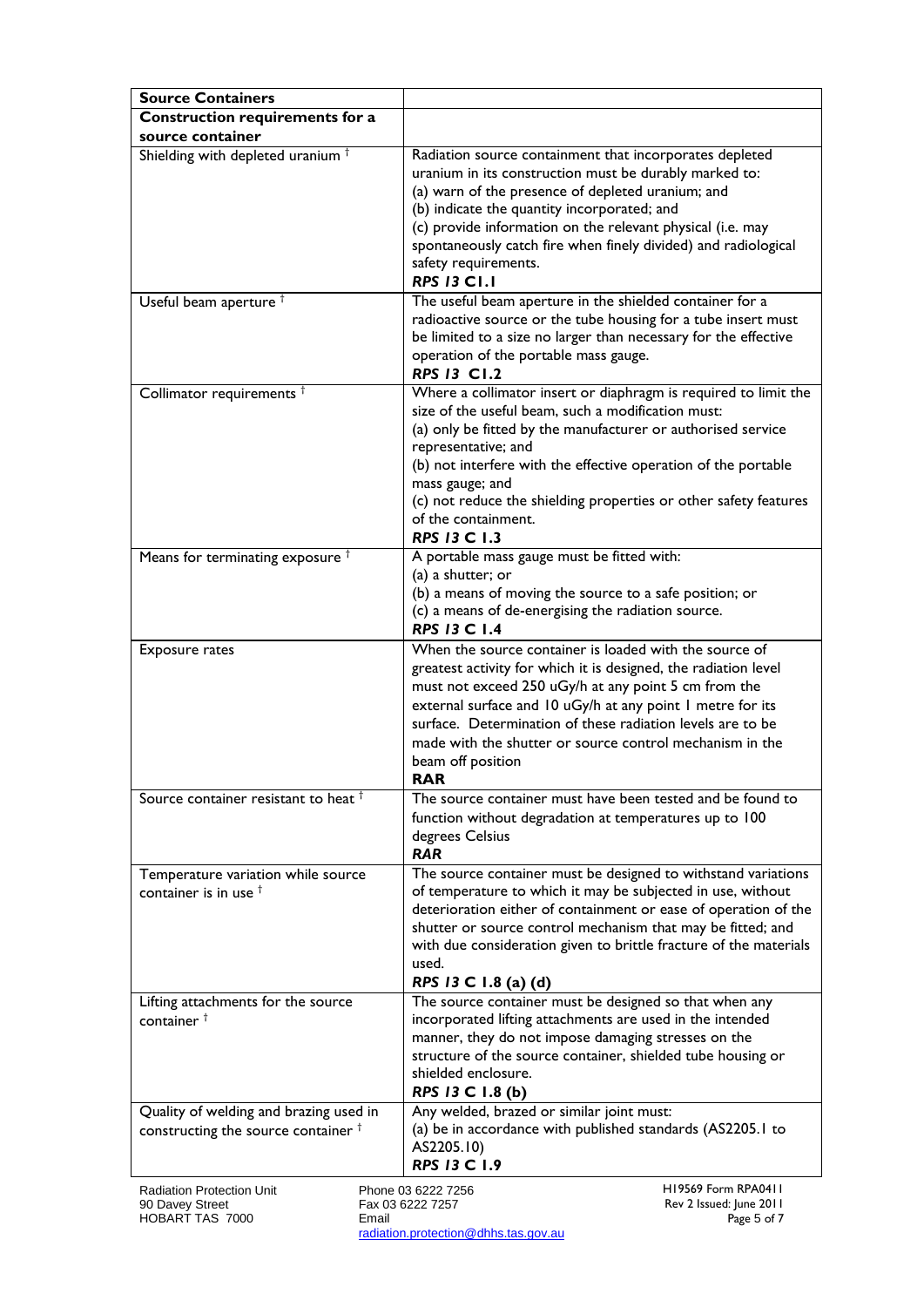| Damage to the source container from<br>vibration, acceleration and vibrational<br>resonance <sup>†</sup> | The source container must be designed and constructed so<br>that it can withstand the effects of all vibrations, acceleration<br>and vibration resonance likely to arise during its use, without<br>damage, or reduction in ease of operation of the shutter,<br>where fitted, or source control mechanism.<br>RPS 13 C 1.8 (c)                                                                                                                                                                                                                                                                               |
|----------------------------------------------------------------------------------------------------------|---------------------------------------------------------------------------------------------------------------------------------------------------------------------------------------------------------------------------------------------------------------------------------------------------------------------------------------------------------------------------------------------------------------------------------------------------------------------------------------------------------------------------------------------------------------------------------------------------------------|
| Compatibility of materials used in<br>constructing the source container $†$                              | The source container must be constructed of materials that:<br>(a) are physically and chemically compatible with each other<br>and, where applicable, the materials of the radioactive sources<br>that it is designed to contain; and<br>(b) can withstand the effects of prolonged irradiation without<br>significant deterioration of any physical properties necessary<br>for the safety of the portable mass gauge; and<br>(c) are resistant to corrosion or other physical or structural<br>damage which may occur during the use, transport and storage<br>of the portable mass gauge.<br>RPS 13 C 1.10 |
| Manual and mechanical handling for the<br>source container <sup>†</sup>                                  | The source container must be provided with features to<br>maintain safe:<br>(a) manual handling, if it has a gross mass of 10 kilograms to 50<br>kilograms; or<br>(b) mechanical handling, if it has a gross mass of greater than 50<br>kilograms.<br><b>RPS 13 C 1.11</b>                                                                                                                                                                                                                                                                                                                                    |
| Shutter                                                                                                  | A shutter or source control mechanism must be fitted.<br><b>RAR</b><br>The shutter or source control mechanism and the associated<br>mechanism for its operation, must be designed, constructed<br>and, if necessary, protected by a rugged covering, so that its<br>operation is not adversely affected by corrosive substances,<br>dust, moisture, other contaminants, vibration or heat, to which<br>it may be exposed during its projected useful life.<br><b>RPS 13 C2.1</b>                                                                                                                             |
| Lockable Shutter <sup>†</sup>                                                                            | The shutter or source control mechanism must be:<br>(a) provided with an effective lock so that it can be secured in<br>the 'beam off' position; and<br>(b) designed so that it cannot be locked in the 'beam on'<br>position.<br>RPS 13 C2.2 (a), (b)                                                                                                                                                                                                                                                                                                                                                        |
| Quality of locks <sup>†</sup>                                                                            | Locks required for fitting to source containers must be so<br>designed, constructed and mounted that they:<br>(a) forcible interference using common hand tools; and<br>(b) key cylinder picking.<br><b>RPS 13 C1.15</b>                                                                                                                                                                                                                                                                                                                                                                                      |
| Labels and markings required on the<br>source container                                                  | Each label located on gauge be must be made of a material that<br>can withstand the long-term effects of corrosion and general<br>exposure to the environment in which it is to be used.<br>RPS 13 C 1.14                                                                                                                                                                                                                                                                                                                                                                                                     |
| Marked with trefoil and CAUTION or<br><b>WARNING</b>                                                     | The source container must be durably marked with a legibly<br>stamped or engraved label incorporating the trefoil radiation<br>hazard symbol followed by words of the general form:<br>"Radiation Source, Portable Mass Gauge"<br><b>RPS 13 C 1.12</b><br>The symbol and markings on the label specified above must be<br>black on a yellow background.<br><b>RPS 13 C 1.13</b>                                                                                                                                                                                                                               |